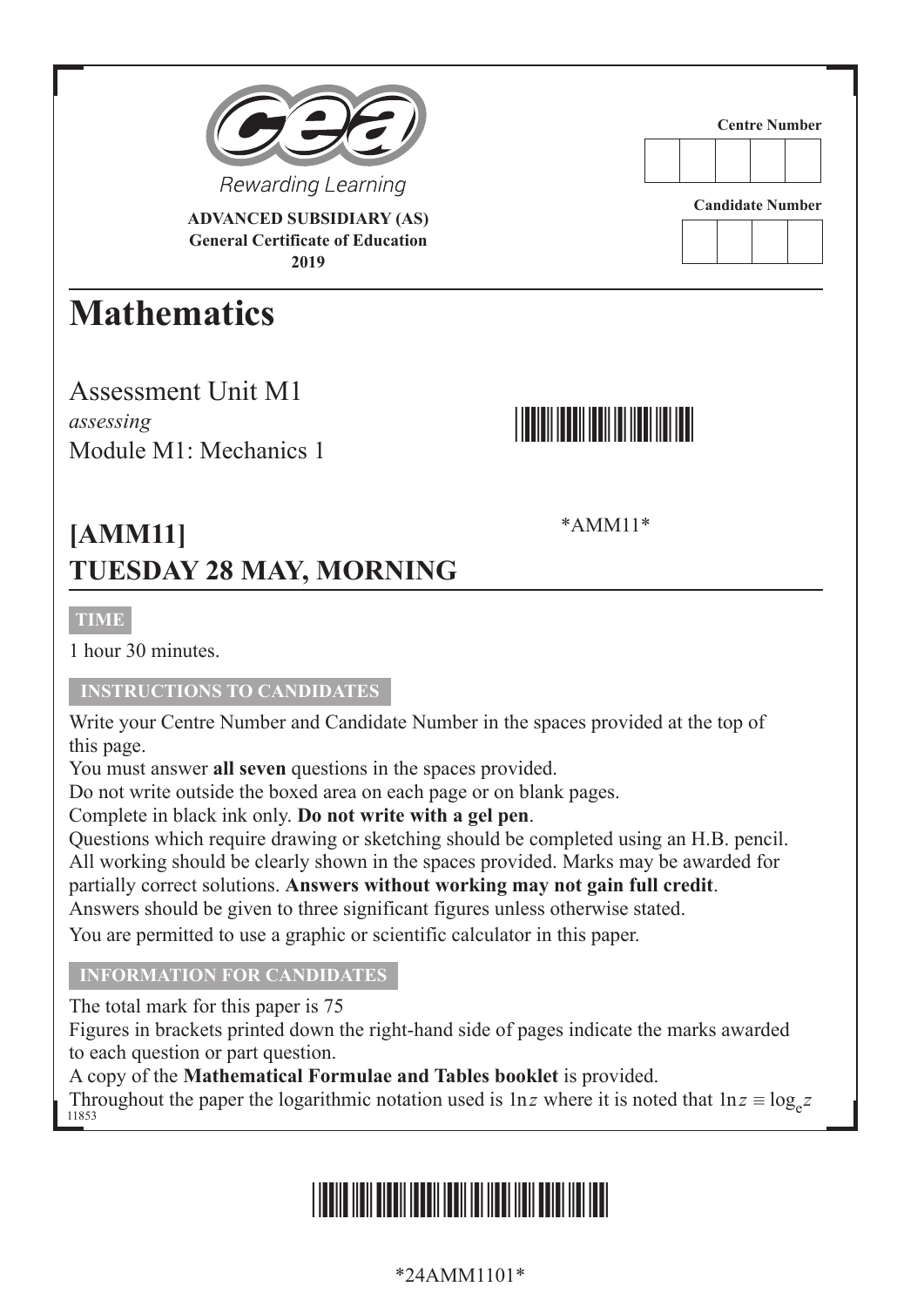| 茫<br>p                     |
|----------------------------|
| $\alpha$                   |
|                            |
| XI)<br>7. conving          |
| Q                          |
|                            |
| Ð                          |
| $\alpha$                   |
|                            |
| Ð                          |
| $\alpha$                   |
|                            |
| Ð                          |
| $\alpha$                   |
| Ð                          |
|                            |
| Q                          |
| Ð                          |
|                            |
| Q.                         |
|                            |
| X                          |
| $\mathcal{Q}$              |
|                            |
| Ð                          |
| $\alpha$                   |
|                            |
| Ð                          |
|                            |
| <b>A</b>                   |
| X<br>⊇                     |
|                            |
| $\alpha$                   |
| XI)<br>Learning            |
|                            |
| $\alpha$                   |
|                            |
|                            |
| Ð                          |
| $\boldsymbol{\mathcal{Q}}$ |
| V                          |
| X                          |
| Q,                         |
|                            |
| Ð                          |
| Q                          |
|                            |
| Ð                          |
|                            |
| $\mathcal{C}$<br>Ź,        |
| X<br>フ                     |
|                            |
|                            |
| Ð                          |
|                            |
| ζ                          |
| ₹                          |
|                            |
| Q                          |
| X<br>P                     |
|                            |
| ζ                          |
| X                          |
|                            |
|                            |
|                            |
| ₹                          |
|                            |
|                            |
| X<br>Q                     |

| Take $g = 9.8 \text{ m s}^{-2}$ , unless specified otherwise. |  |
|---------------------------------------------------------------|--|
|---------------------------------------------------------------|--|

**1** Three forces are in equilibrium in a vertical plane, as shown in **Fig. 1** below.



**Fig. 1**

There is a horizontal force of magnitude 40N and a vertical force of magnitude 60N. The third force has magnitude *F* newtons and acts at an angle of *θ* above the horizontal.

| Find $F$ and $\theta$ . | [6] |
|-------------------------|-----|
|                         |     |
|                         |     |
|                         |     |
|                         |     |
|                         |     |
|                         |     |
|                         |     |
|                         |     |
|                         |     |
|                         |     |
|                         |     |
|                         |     |
|                         |     |
|                         |     |



11853

\*24AMM1102\*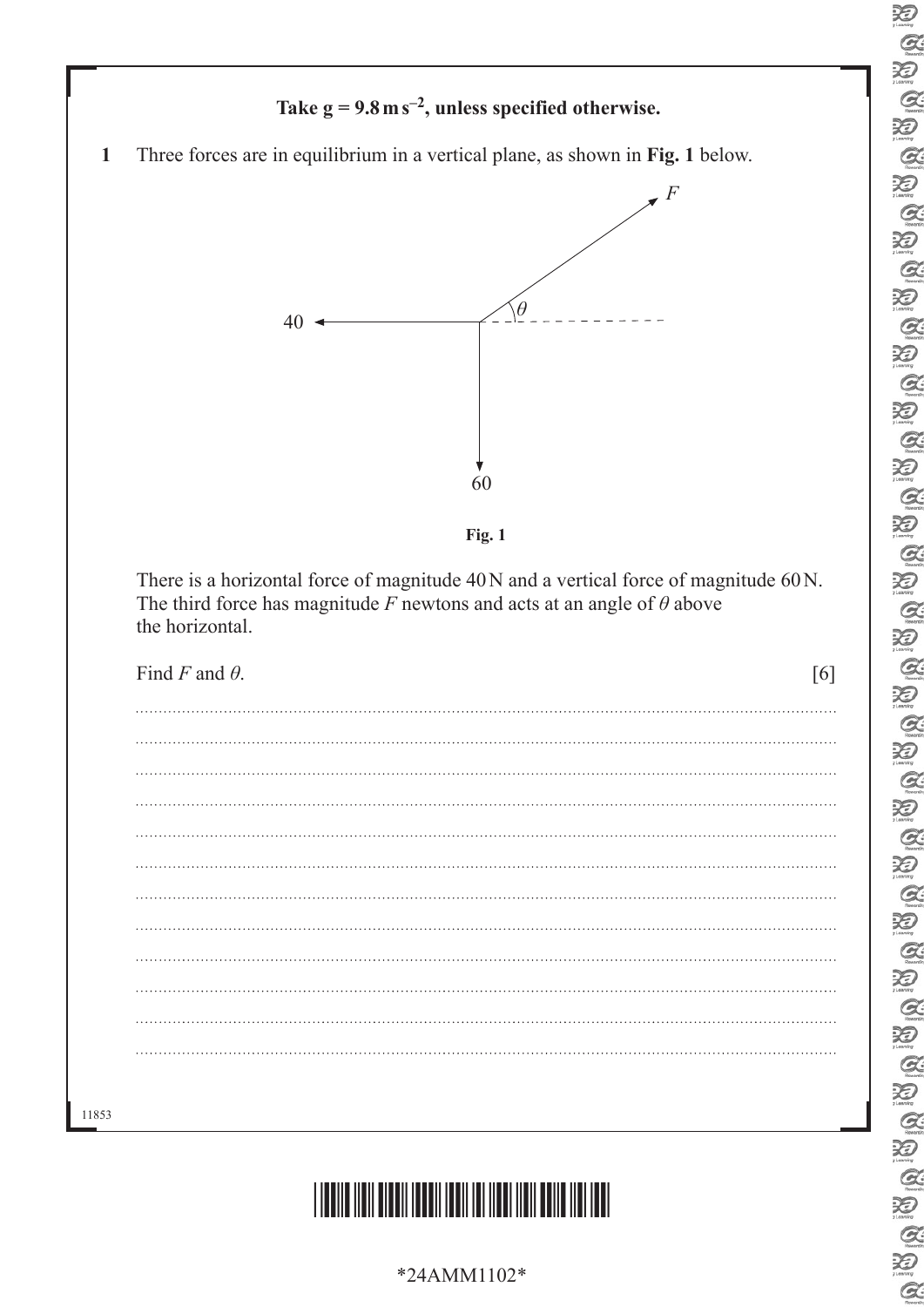# \*24AMM1103\*

|       | $\cdots$   |
|-------|------------|
|       | .          |
|       |            |
|       |            |
|       |            |
|       |            |
|       |            |
|       |            |
|       |            |
|       |            |
|       | .          |
| 11853 | [Turn over |
|       |            |

ı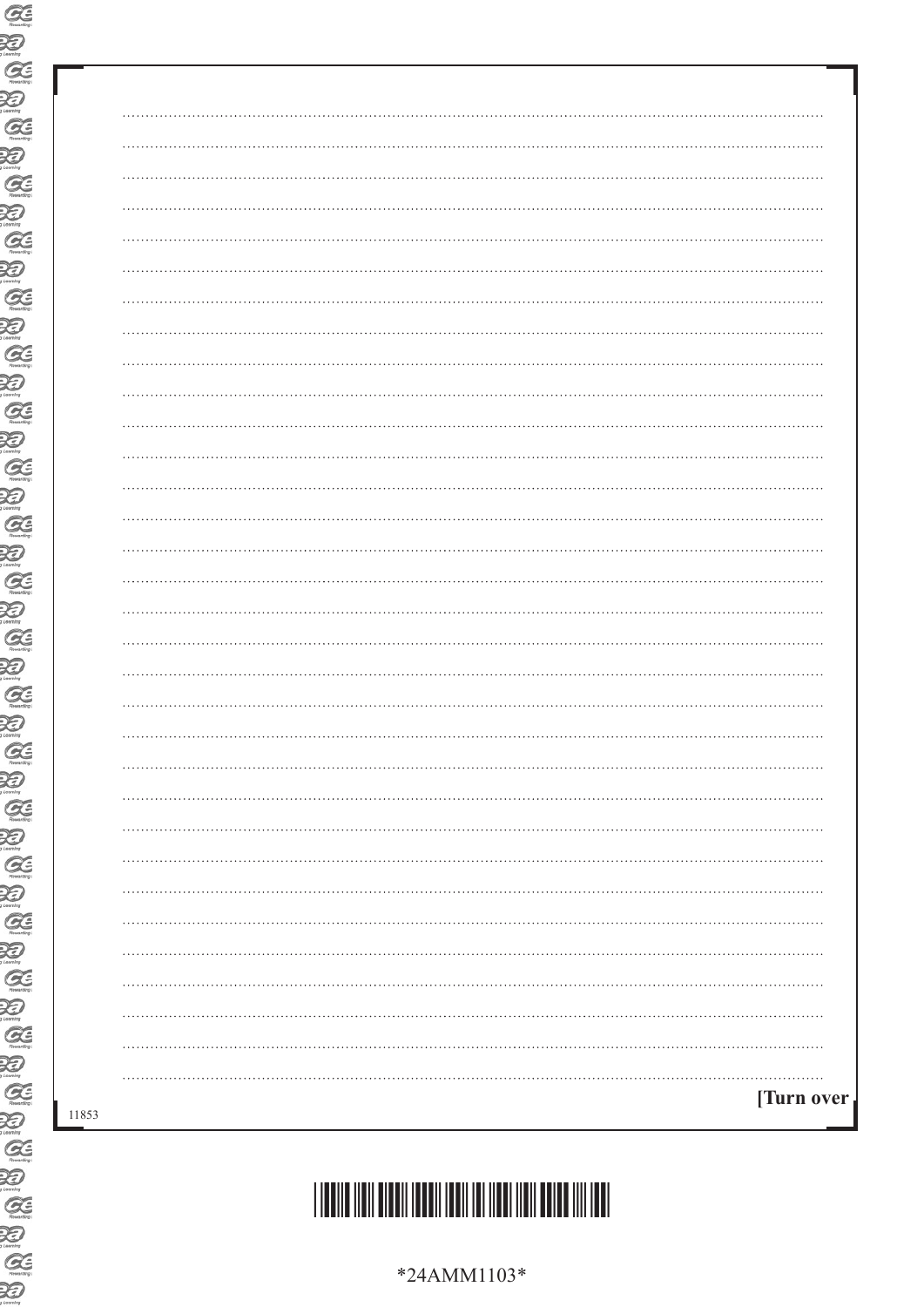

\*24AMM1104\*

万  $Q$  $\sum_{\text{learning}}$  $\alpha$ 此  $Q$ 泡  $Q$ **论**  $\alpha$ 泪  $\alpha$  $\sum_{i \text{ country}}$  $\alpha$  $\sum_{\text{locons}}$  $\bigotimes_{\text{Riemann}}$ 汩  $\alpha$ 

 $\sum_{\mu$  $\alpha$ 

 $\alpha$ 

 $\alpha$ 

 $\alpha$ 

 $Q$ 

 $\alpha$ 

 $\alpha$ 

 $\alpha$ 

 $Q$ 

 $\alpha$ 

 $Q$ 

 $\alpha$ 

 $\alpha$ 

 $\alpha$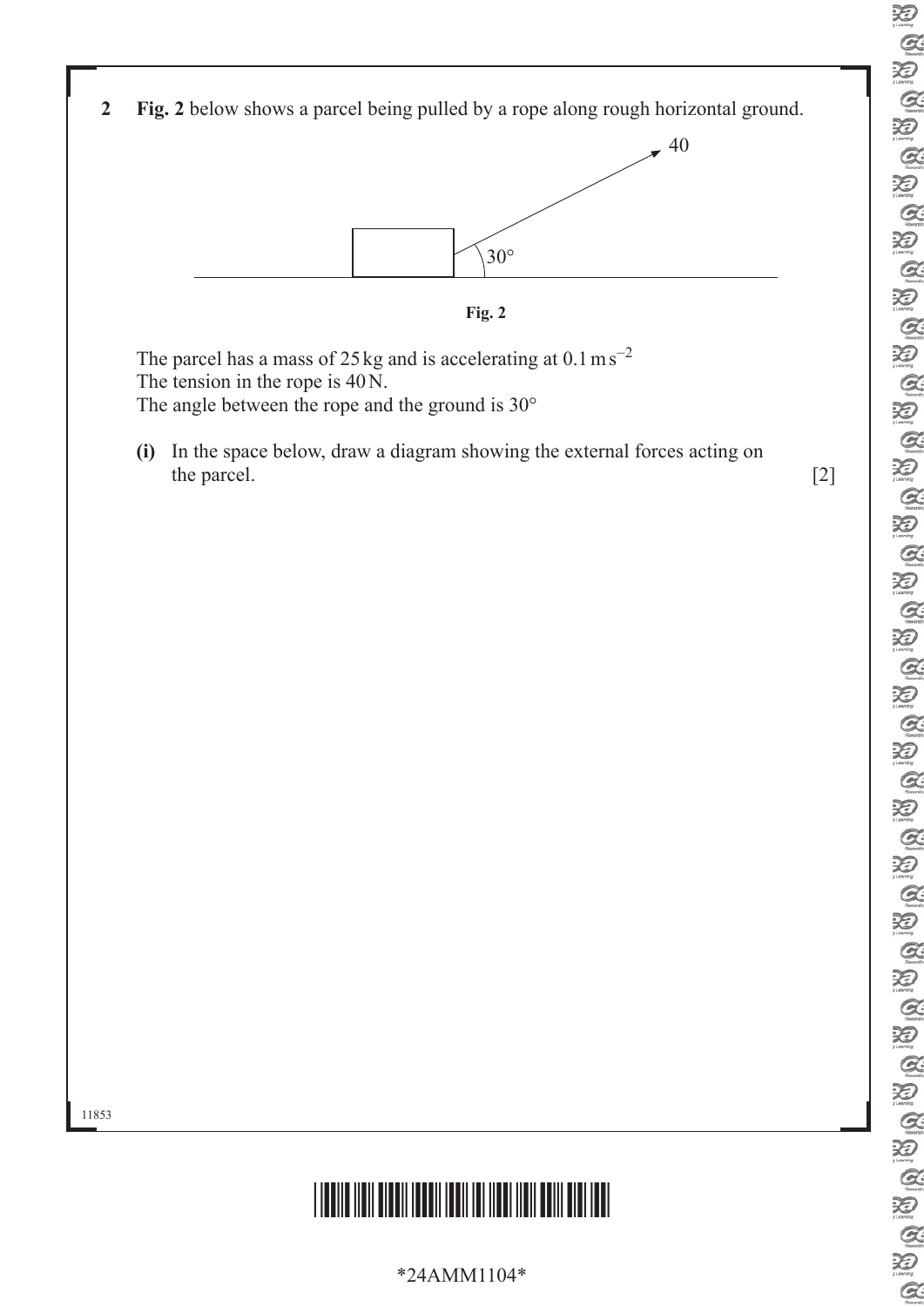| $[7]$      | (ii) Find the coefficient of friction between the parcel and the ground. |
|------------|--------------------------------------------------------------------------|
|            |                                                                          |
|            |                                                                          |
|            |                                                                          |
|            |                                                                          |
|            |                                                                          |
|            |                                                                          |
|            |                                                                          |
|            |                                                                          |
|            |                                                                          |
|            |                                                                          |
|            |                                                                          |
|            |                                                                          |
|            |                                                                          |
|            |                                                                          |
|            |                                                                          |
|            |                                                                          |
|            |                                                                          |
|            |                                                                          |
|            |                                                                          |
|            |                                                                          |
|            |                                                                          |
|            |                                                                          |
|            |                                                                          |
|            |                                                                          |
|            |                                                                          |
|            |                                                                          |
|            |                                                                          |
|            |                                                                          |
|            |                                                                          |
|            |                                                                          |
|            |                                                                          |
| [Turn over |                                                                          |

\*24AMM1105\*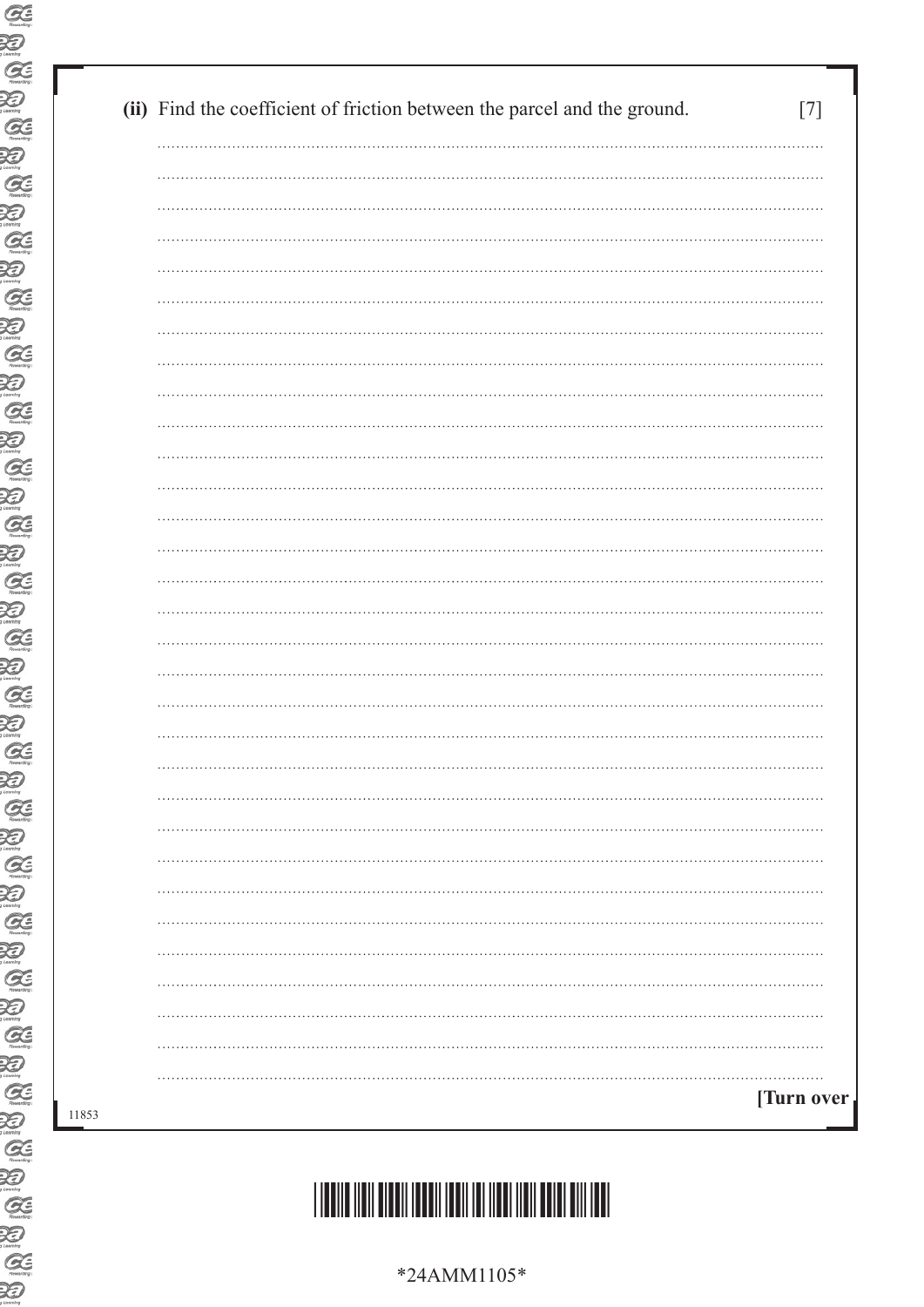\*24AMM1106\*



|       | *********************************** |
|-------|-------------------------------------|
|       |                                     |
|       |                                     |
|       | *********************************** |
|       |                                     |
|       |                                     |
|       |                                     |
|       |                                     |
|       |                                     |
|       |                                     |
|       |                                     |
|       |                                     |
|       |                                     |
|       |                                     |
|       |                                     |
|       |                                     |
|       |                                     |
|       |                                     |
|       |                                     |
| 11853 |                                     |
|       |                                     |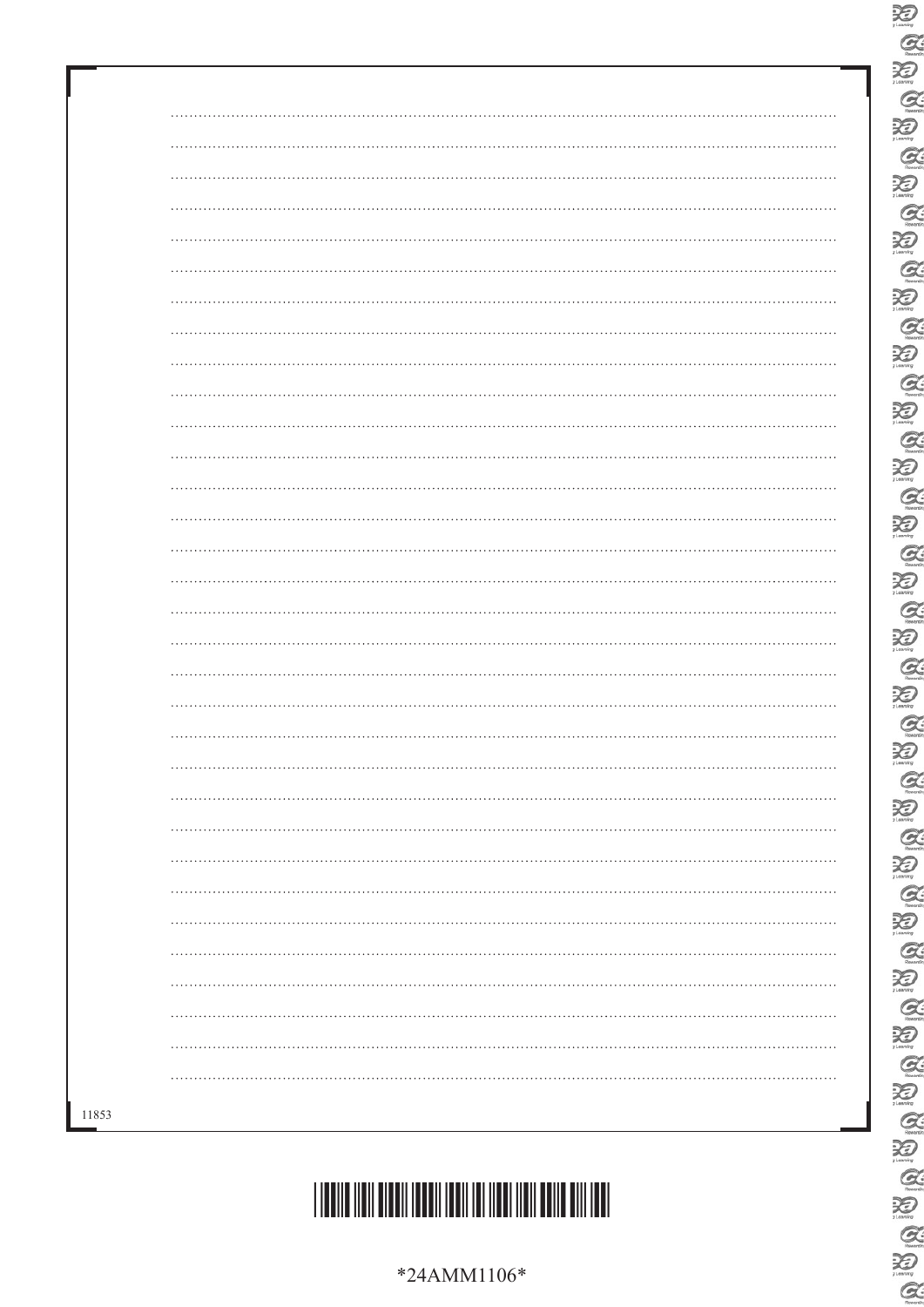| (iv) State what would happen to the magnitude of the frictional force if the angle<br>between the rope and the horizontal was increased.<br>Give a reason for your answer. | $[2]$            |
|----------------------------------------------------------------------------------------------------------------------------------------------------------------------------|------------------|
|                                                                                                                                                                            |                  |
|                                                                                                                                                                            |                  |
|                                                                                                                                                                            |                  |
|                                                                                                                                                                            |                  |
|                                                                                                                                                                            |                  |
|                                                                                                                                                                            |                  |
|                                                                                                                                                                            |                  |
|                                                                                                                                                                            |                  |
|                                                                                                                                                                            |                  |
|                                                                                                                                                                            |                  |
|                                                                                                                                                                            |                  |
|                                                                                                                                                                            |                  |
|                                                                                                                                                                            |                  |
|                                                                                                                                                                            |                  |
|                                                                                                                                                                            |                  |
|                                                                                                                                                                            |                  |
|                                                                                                                                                                            |                  |
|                                                                                                                                                                            |                  |
|                                                                                                                                                                            |                  |
|                                                                                                                                                                            |                  |
|                                                                                                                                                                            | <b>Turn over</b> |
|                                                                                                                                                                            |                  |

### \*24AMM1107\*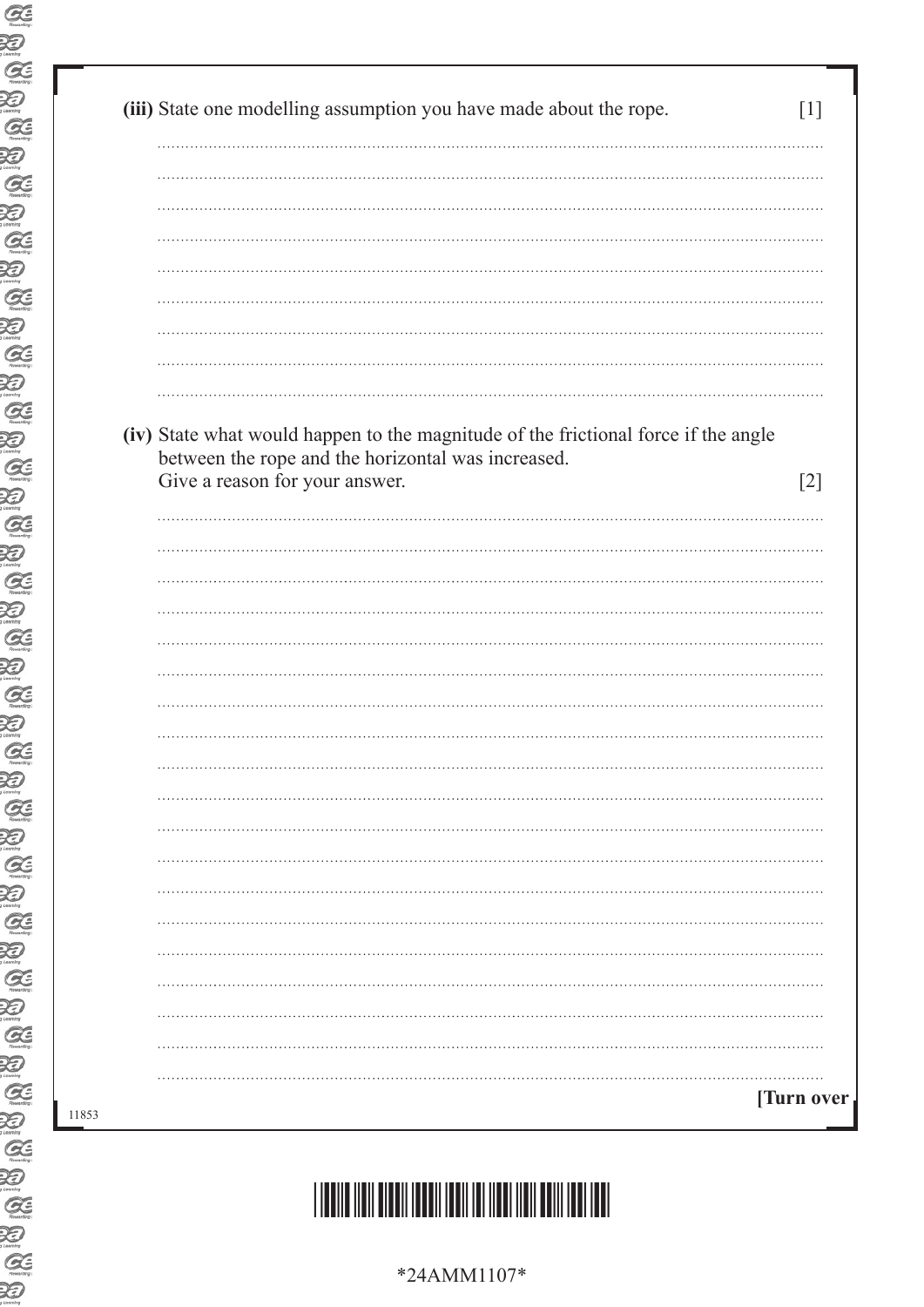$\sum_{\mu}$  $\alpha$  $\mathcal{Z}$  $\alpha$ 泡  $\alpha$ 泡  $Q$ 泡  $Q$ 泡  $\alpha$ 泡  $\alpha$  $\sum_{n \in \mathbb{N}}$  $Q$ 泪  $Q$ 泪  $\alpha$ 泡  $\mathcal{Q}$ **论**  $\alpha$ 泪  $\alpha$ 泡  $Q$ 万  $Q$  $\sum_{\text{decay}}$  $\alpha$ 泡  $\alpha$ 泡  $\alpha$ 泪  $\alpha$  $\sum_{n=1}^{\infty}$  $\alpha$  $\sum_{n=1}^\infty$  $\alpha$ 泡  $\sum_{\text{Riemann}}$ 泡  $\alpha$ 

 $\rightarrow t$ 

- **3** A small ball is projected vertically upwards from ground level with a speed of *u* ms−<sup>1</sup> The ball takes 4 seconds to return to ground level.
	- **(i)** On the axes below, sketch a velocity–time graph to represent the motion of the ball in these 4 seconds.



\*24AMM1108\*

11853

*v*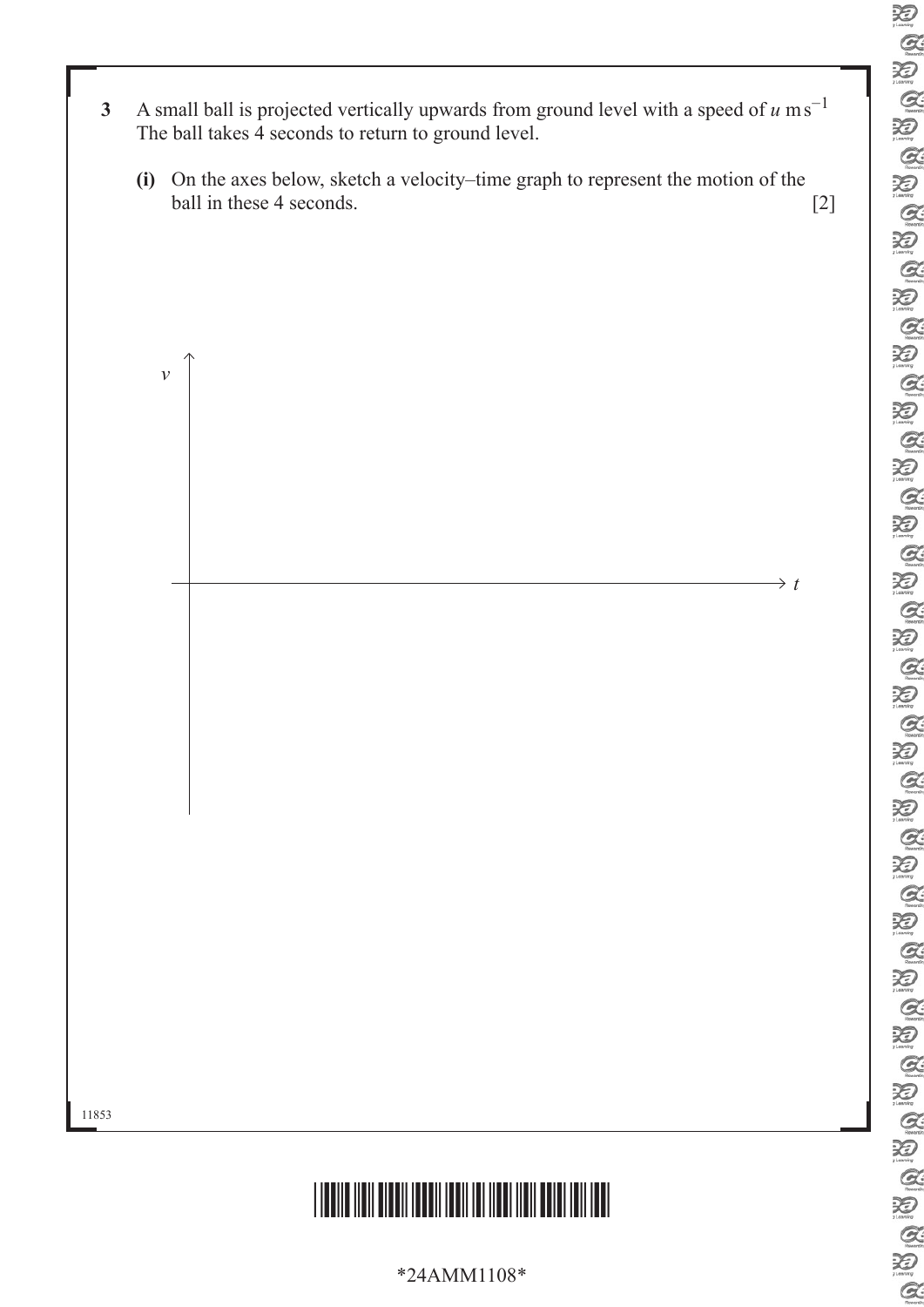| (ii) Find the value of $u$ .<br>$[3]$ |
|---------------------------------------|
|                                       |
|                                       |
|                                       |
|                                       |
|                                       |
|                                       |
|                                       |
|                                       |
|                                       |
|                                       |
|                                       |
|                                       |
|                                       |
|                                       |
|                                       |
|                                       |
|                                       |
|                                       |
|                                       |
|                                       |
|                                       |
|                                       |
|                                       |
|                                       |
|                                       |
|                                       |
|                                       |
|                                       |
|                                       |
|                                       |
|                                       |
|                                       |

# \*24AMM1109\*

\*24AMM1109\*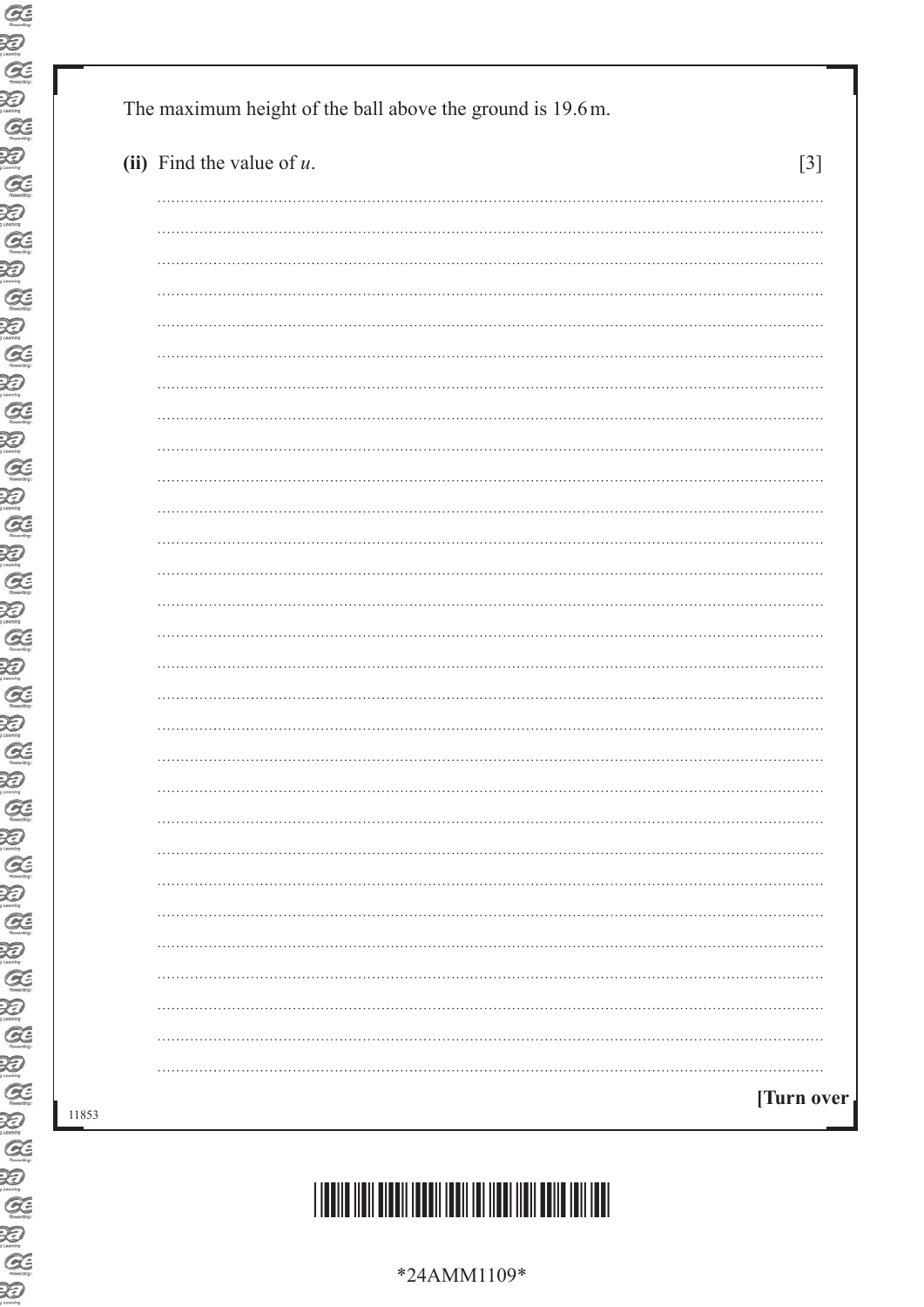| (i) Find, in terms of $t$ , the velocity of P. |  | $s = t^3 - 4t^2 + 8t + 7$ |  |  |
|------------------------------------------------|--|---------------------------|--|--|
|                                                |  |                           |  |  |
|                                                |  |                           |  |  |
|                                                |  |                           |  |  |
|                                                |  |                           |  |  |
|                                                |  |                           |  |  |
|                                                |  |                           |  |  |
|                                                |  |                           |  |  |
|                                                |  |                           |  |  |
|                                                |  |                           |  |  |
|                                                |  |                           |  |  |
|                                                |  |                           |  |  |
|                                                |  |                           |  |  |
|                                                |  |                           |  |  |
|                                                |  |                           |  |  |
|                                                |  |                           |  |  |
|                                                |  |                           |  |  |
|                                                |  |                           |  |  |
|                                                |  |                           |  |  |
|                                                |  |                           |  |  |
|                                                |  |                           |  |  |
|                                                |  |                           |  |  |
|                                                |  |                           |  |  |
|                                                |  |                           |  |  |
|                                                |  |                           |  |  |
|                                                |  |                           |  |  |
|                                                |  |                           |  |  |
|                                                |  |                           |  |  |



| Ð                             |
|-------------------------------|
|                               |
| $\alpha$                      |
| X<br>冫                        |
|                               |
| χ                             |
| X<br>V                        |
| $\mathcal{C}_{0}^{(1)}$<br>ζ  |
|                               |
| X<br>⊇                        |
| C<br>Ž                        |
|                               |
| Z<br>フ                        |
| <b>B</b>                      |
|                               |
| X<br>$\overline{\phantom{a}}$ |
| C<br>₹                        |
|                               |
| X<br>$\overline{\phantom{a}}$ |
| $\overline{G}$<br>ζ           |
|                               |
| ₹<br>Þ                        |
| l                             |
| Z<br>Þ                        |
|                               |
| C                             |
| ₹<br>フ                        |
|                               |
| ズ<br>C                        |
| ₹<br>⊅                        |
|                               |
| Q                             |
| X<br>フ                        |
| $\tilde{\phantom{a}}$         |
|                               |
| ⊋<br>Ð                        |
| C<br>ζ                        |
| $\partial$                    |
| R<br>2                        |
| $\mathcal C$<br>ζ             |
| $\chi$<br>$\overline{\nu}$    |
|                               |
| Q.                            |
| X<br>Þ                        |
|                               |
| G<br>ζ                        |
| X<br>冫                        |
|                               |
| C<br>ζ                        |
| Z<br>Þ                        |
| C                             |
| X                             |
| $\overline{\phantom{a}}$      |
|                               |
| C                             |
|                               |
| X<br>D                        |
| Q                             |
|                               |
| Z<br>$\overline{\ell}$        |
| C<br>Z.                       |
|                               |
| Ð                             |
| $\alpha$                      |
| Ð                             |
| Q                             |

\*24AMM1110\*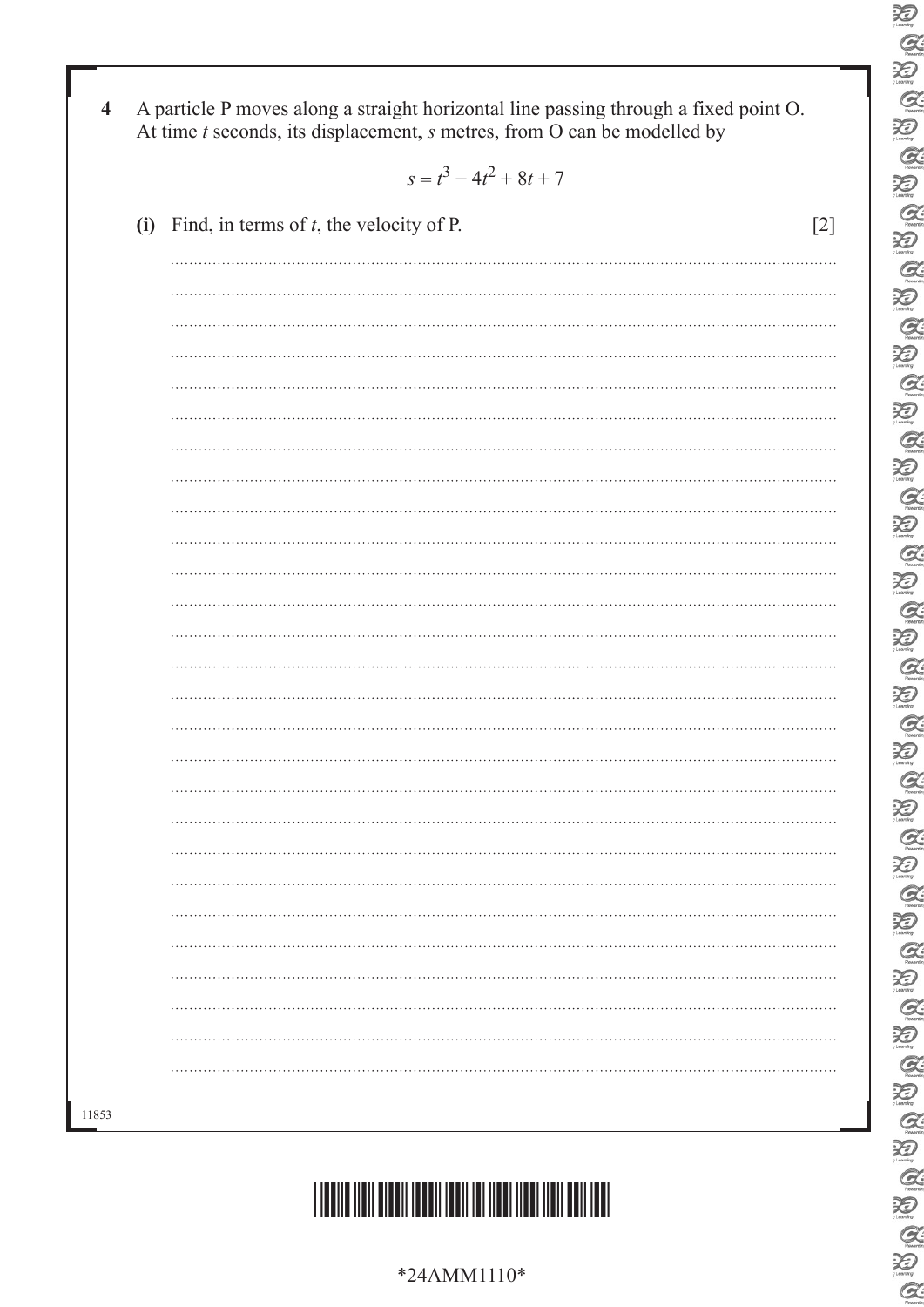| Œ                                                   |
|-----------------------------------------------------|
| XI)<br>isaning                                      |
| G                                                   |
| Ð                                                   |
| Œ                                                   |
| Ð                                                   |
| G                                                   |
| Ð                                                   |
| Œ                                                   |
| Ð                                                   |
| G                                                   |
| $\bigotimes$                                        |
| Œ                                                   |
| Ð                                                   |
| G                                                   |
| Ð                                                   |
| $\alpha$                                            |
|                                                     |
| Ð                                                   |
| Œ                                                   |
| Đ                                                   |
| Œ                                                   |
| Đ                                                   |
| $G\hspace{-1.5mm}\widehat{\hspace{1mm}\mathcal{G}}$ |
| Ð                                                   |
| Œ                                                   |
| Ð                                                   |
| G                                                   |
| Ð                                                   |
| Œ                                                   |
| Ð                                                   |
| Œ                                                   |
| XI)                                                 |
| Œ                                                   |
| Ð                                                   |
| Œ                                                   |
| Ð                                                   |
| G                                                   |
| Đ                                                   |
| Œ                                                   |
| Ð                                                   |
| Œ                                                   |
| Ð                                                   |
| $\mathcal{G}$                                       |
| Ð                                                   |
| Œ                                                   |

Æ

| .           |  |
|-------------|--|
|             |  |
|             |  |
| [Turn over  |  |
|             |  |
|             |  |
|             |  |
| *24AMM1111* |  |

**(ii)** Hence, find the minimum velocity of P. [6]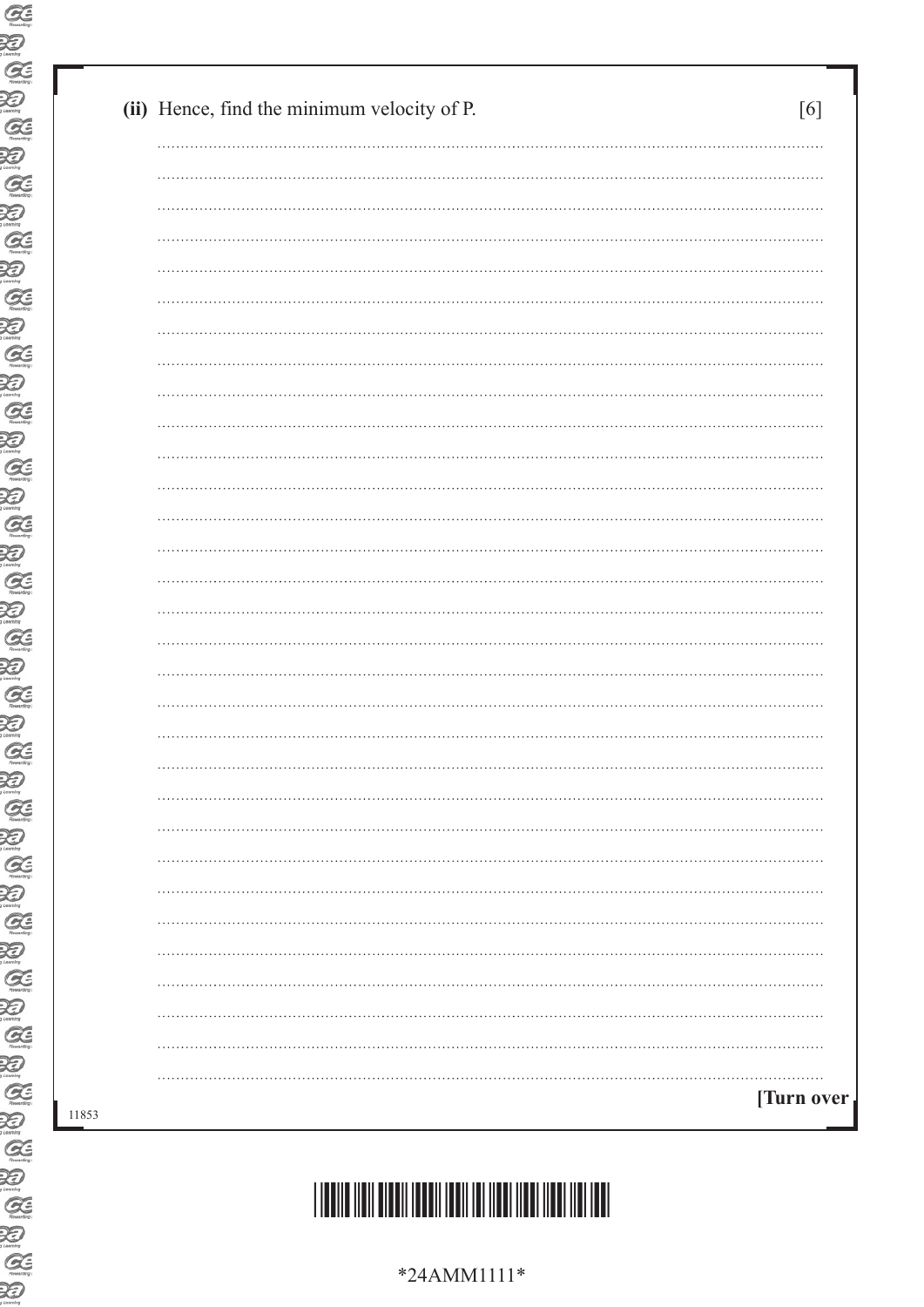| (i) Find the speed with which the rifle recoils into the marksman's shoulder.<br>[5] |
|--------------------------------------------------------------------------------------|
|                                                                                      |
|                                                                                      |
|                                                                                      |
|                                                                                      |
|                                                                                      |
|                                                                                      |
|                                                                                      |
|                                                                                      |
|                                                                                      |
|                                                                                      |
|                                                                                      |
|                                                                                      |
|                                                                                      |
|                                                                                      |
|                                                                                      |
|                                                                                      |
|                                                                                      |
|                                                                                      |
|                                                                                      |
|                                                                                      |
|                                                                                      |
|                                                                                      |
|                                                                                      |
|                                                                                      |
|                                                                                      |
|                                                                                      |
|                                                                                      |

 $\sum_{\text{Z}}$  $Q$  $\overline{\mathcal{Z}}$ 

 $\alpha$  $\sum_{i \text{learning}}$  $Q$ 

E<br>C

**QUEQUE** 

E<br>Q

3

**AUGAUGAU** 

E<br>E

**BBBBB** 

U Q Q

 $\mathcal{Q}$ 迴

E<br>E

**AB** 

 $\sum_{n=1}^\infty$ 

E<br>E

 $\frac{1}{2}$ 

 $Q$ 



\*24AMM1112\*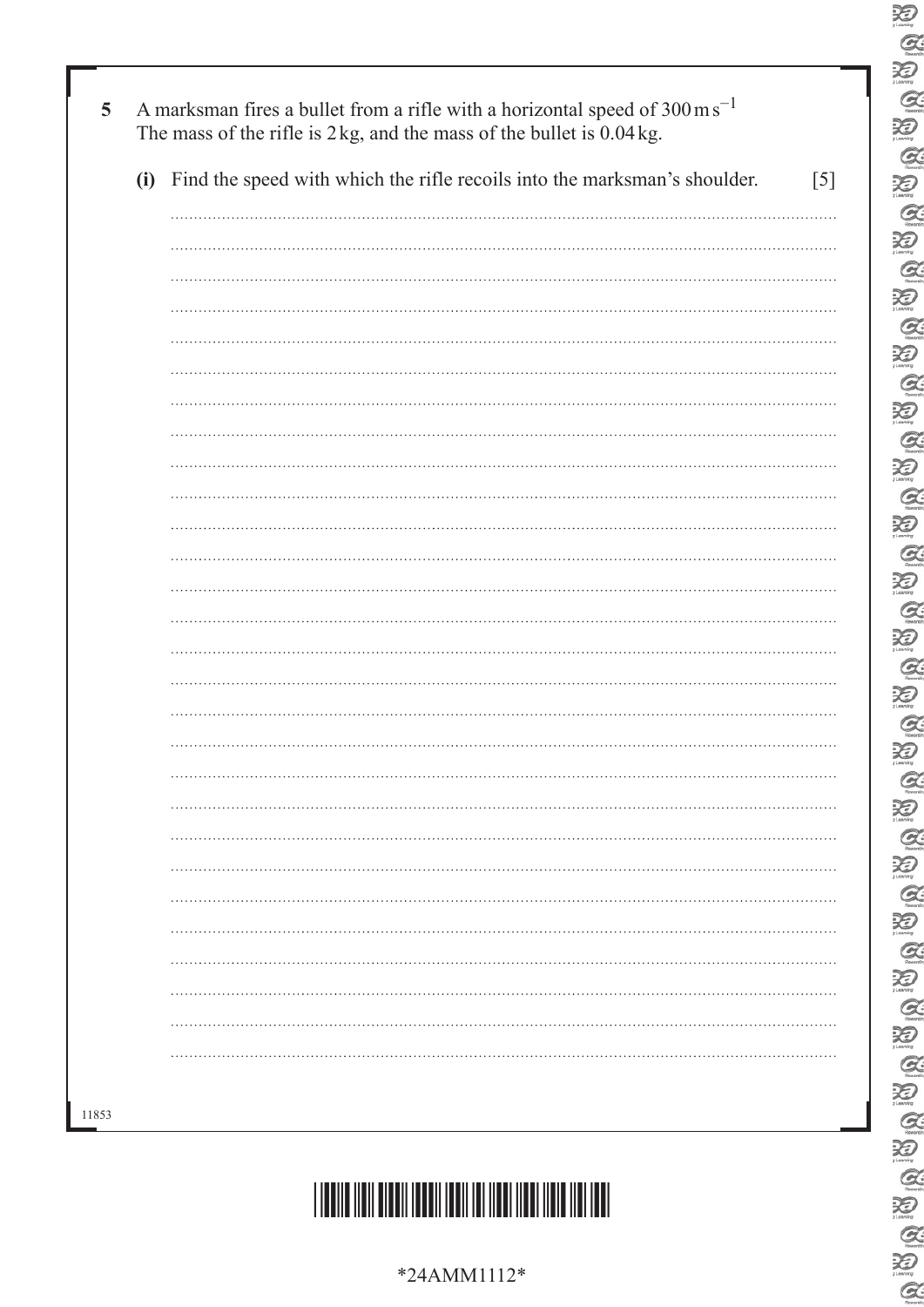The rifle comes to rest after  $\frac{1}{16}$ 12 s.

**(ii)** Find the average force that is exerted on the marksman's shoulder by the rifle during this time. [5]

| $\cdots$<br>. |
|---------------|
|               |
|               |
| . <b>.</b> .  |
|               |
|               |
| .             |
|               |
|               |
|               |
|               |
|               |
|               |
|               |
|               |
|               |
|               |
|               |
|               |
|               |
|               |
|               |
|               |
|               |
|               |
|               |
| [Turn over    |
|               |



\*24AMM1113\*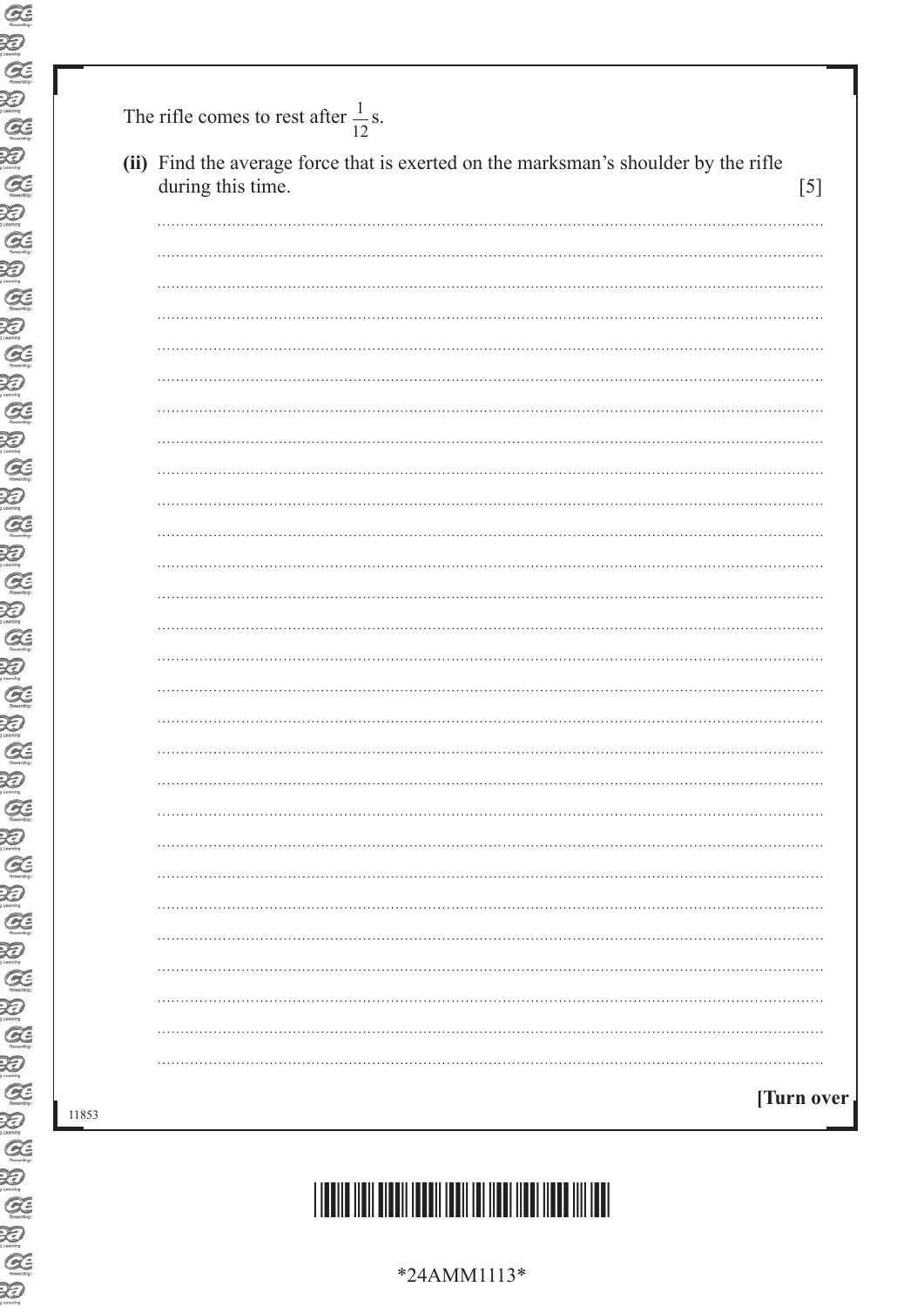- $\sum_{\text{learning}}$  $\alpha$  $\sum_{\mu \text{ boundary}}$  $\alpha$ 汩  $\alpha$ Ð  $\alpha$ 泡  $Q$ 汩  $Q$ Ð  $\alpha$ 泡  $\alpha$ 汩  $Q$ 泡  $Q$ 汩  $\alpha$ æ  $\alpha$ 汩  $\alpha$ 泡  $\alpha$ Ð  $\alpha$ 万  $Q$ Q  $\alpha$ Ð **A** Q  $\alpha$ 泡  $\alpha$  $\sum_{n \text{ convex}}$  $\alpha$  $\sum_{\text{locons}}$  $\mathcal{Q}$ Ð  $\alpha$
- **6** The diagram below shows two particles X and Y of masses 7 kg and 3 kg respectively, attached to a light inextensible string which passes over a smooth fixed pulley P.

Initially, Y is held at rest on a rough plane inclined at 30° to the horizontal. The part of the string from Y to P is parallel to the line of greatest slope. X hangs freely below P.

The coefficient of friction between Y and the plane is  $\frac{2}{3}$ 

The particles are released from rest with the string taut and Y moves up the plane.

**(i)** On the diagram below show the external forces acting on X and Y. [2]





11853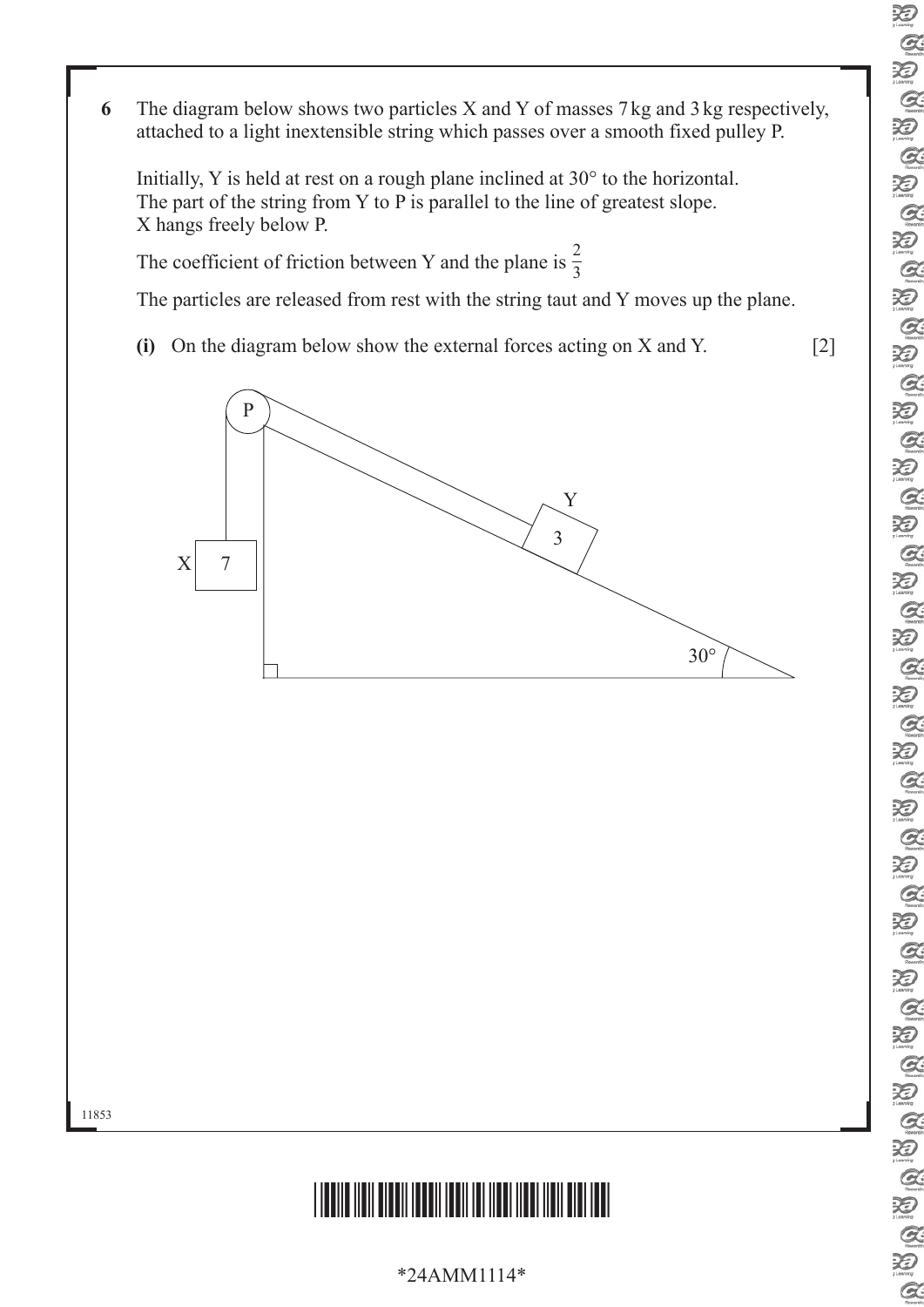| [9]        | (ii) Find the acceleration of Y immediately after release. |
|------------|------------------------------------------------------------|
|            |                                                            |
|            |                                                            |
|            |                                                            |
|            |                                                            |
|            |                                                            |
|            |                                                            |
|            |                                                            |
|            |                                                            |
|            |                                                            |
|            |                                                            |
|            |                                                            |
|            |                                                            |
|            |                                                            |
|            |                                                            |
|            |                                                            |
|            |                                                            |
|            |                                                            |
|            |                                                            |
|            |                                                            |
|            |                                                            |
|            |                                                            |
|            |                                                            |
|            |                                                            |
|            |                                                            |
|            |                                                            |
|            |                                                            |
|            |                                                            |
|            |                                                            |
|            |                                                            |
|            |                                                            |
| [Turn over |                                                            |
|            |                                                            |

\*24AMM1115\*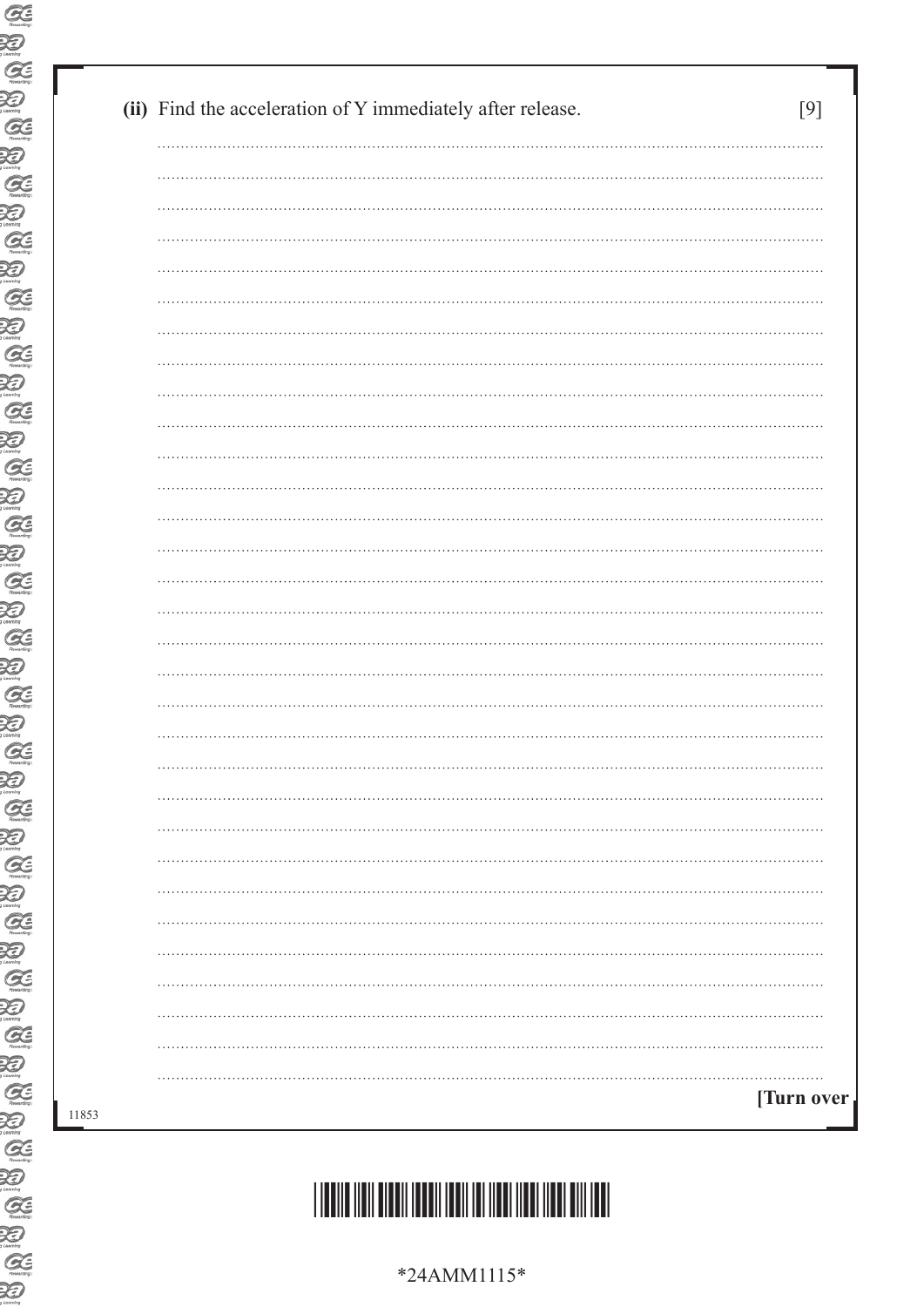\*24AMM1116\*



|       | $\cdots$ |
|-------|----------|
|       |          |
|       |          |
|       |          |
|       |          |
|       |          |
|       | $\cdots$ |
|       |          |
|       |          |
|       | $\cdots$ |
|       |          |
|       |          |
|       |          |
|       |          |
|       |          |
|       |          |
|       |          |
|       |          |
|       |          |
|       |          |
|       |          |
|       |          |
|       |          |
|       |          |
|       |          |
|       | $\cdots$ |
|       |          |
|       |          |
|       | $\cdots$ |
|       |          |
|       |          |
| 11853 |          |
|       |          |

 $\sum_{\text{Z}}$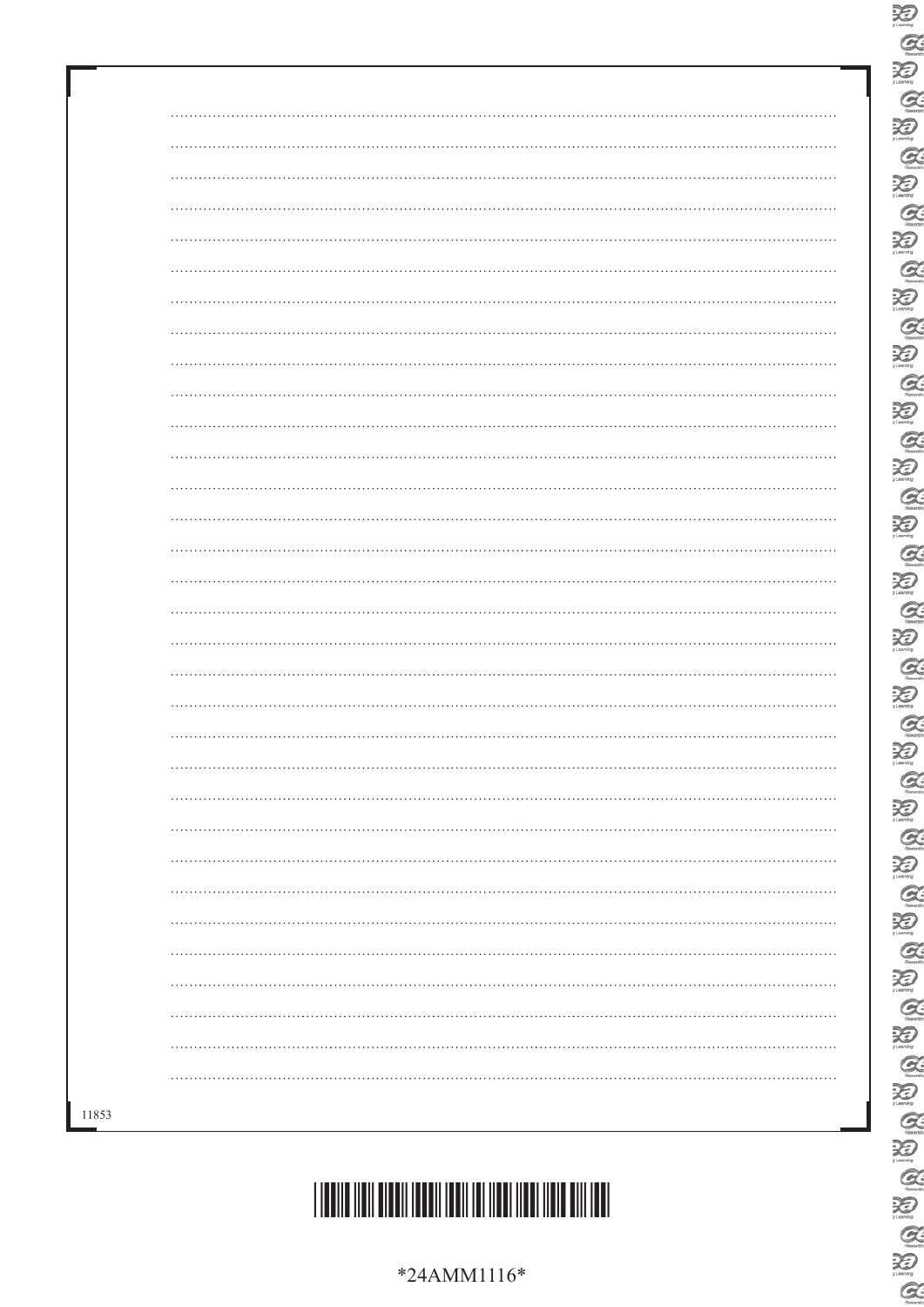**(iii)** When Y has moved 1m up the plane, the string breaks.

Find the time between the instants when the string breaks and when Y comes to instantaneous rest.

[You may assume that X has not hit the ground when the string breaks and that Y will not reach P.] [6]

| .          |
|------------|
|            |
|            |
| .          |
|            |
|            |
|            |
|            |
|            |
|            |
|            |
|            |
|            |
|            |
| [Turn over |

11853

# \*24AMM1117\*

\*24AMM1117\*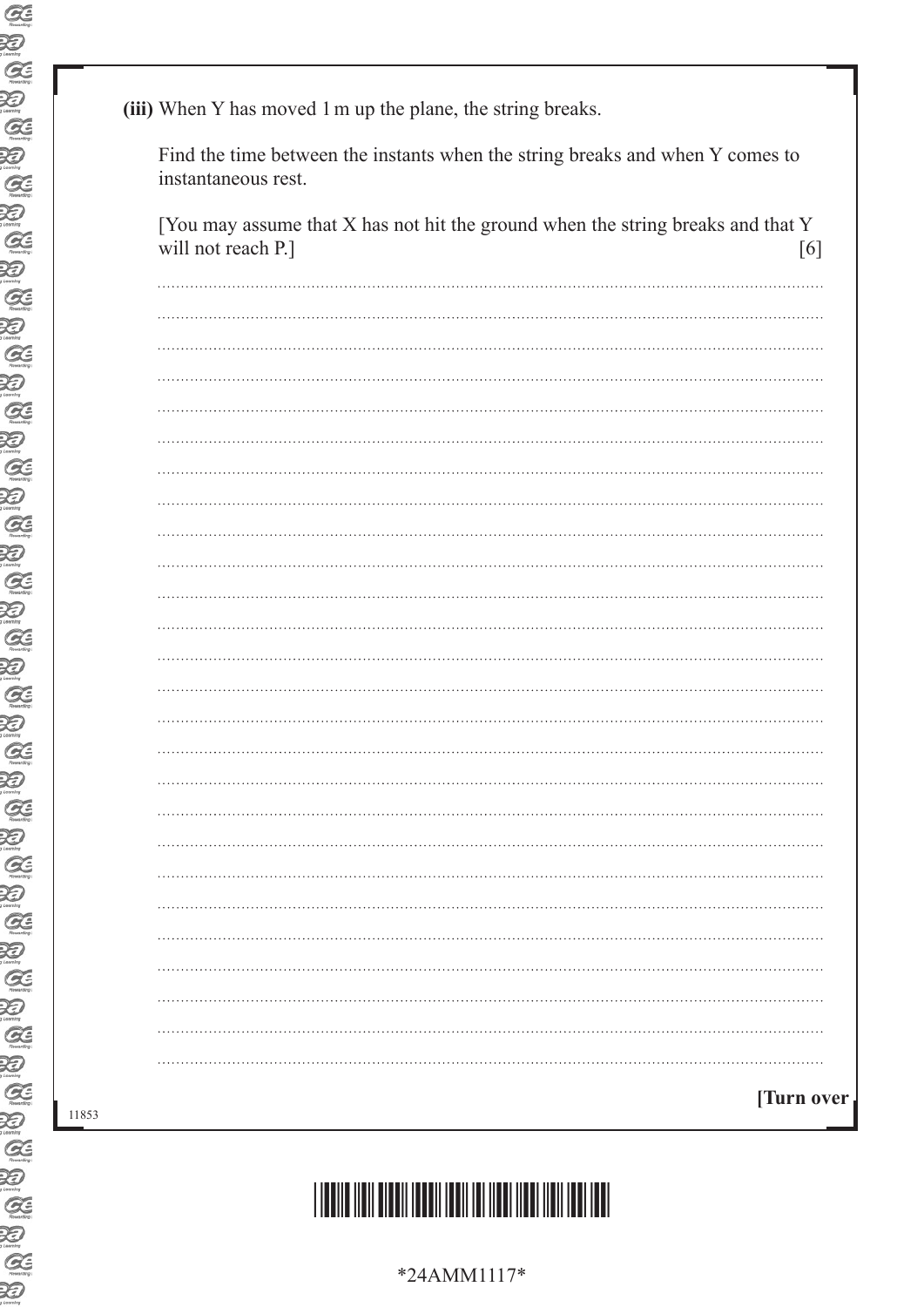- $\sum_{\text{learning}}$  $Q$  $\sum_{\mu \text{ boundary}}$  $\alpha$ 汩  $\alpha$ 汩  $\alpha$ 泡  $Q$ 汩  $Q$ 泡  $\alpha$ 泡  $\alpha$ 汩  $Q$ 泡  $\alpha$ 汩  $Q$ **论**  $\alpha$ 汩  $\alpha$ 泡  $\alpha$ XD  $\alpha$ 万  $\alpha$ 此  $\alpha$ 汩  $Q$ **论**  $\alpha$  $\bigotimes$  $\alpha$  $\sum_{n \text{ convex}}$  $\alpha$  $\sum_{\text{locons}}$  $\mathcal{Q}$ Q  $\alpha$
- **7** A uniform ladder AB, of length 8m and weight *W* newtons, rests with end A on smooth horizontal ground and end B against a rough vertical wall.

The coefficient of friction between the ladder and the wall is *μ*. A horizontal force of 20N is applied to the ladder at A and acts towards the wall. When the ladder is about to slip down the wall, the ladder makes an angle of *θ* with the ground.

**(i)** Complete the diagram below to show all the external forces acting on the ladder.

[2]



11853

# \*24AMM1118\*

\*24AMM1118\*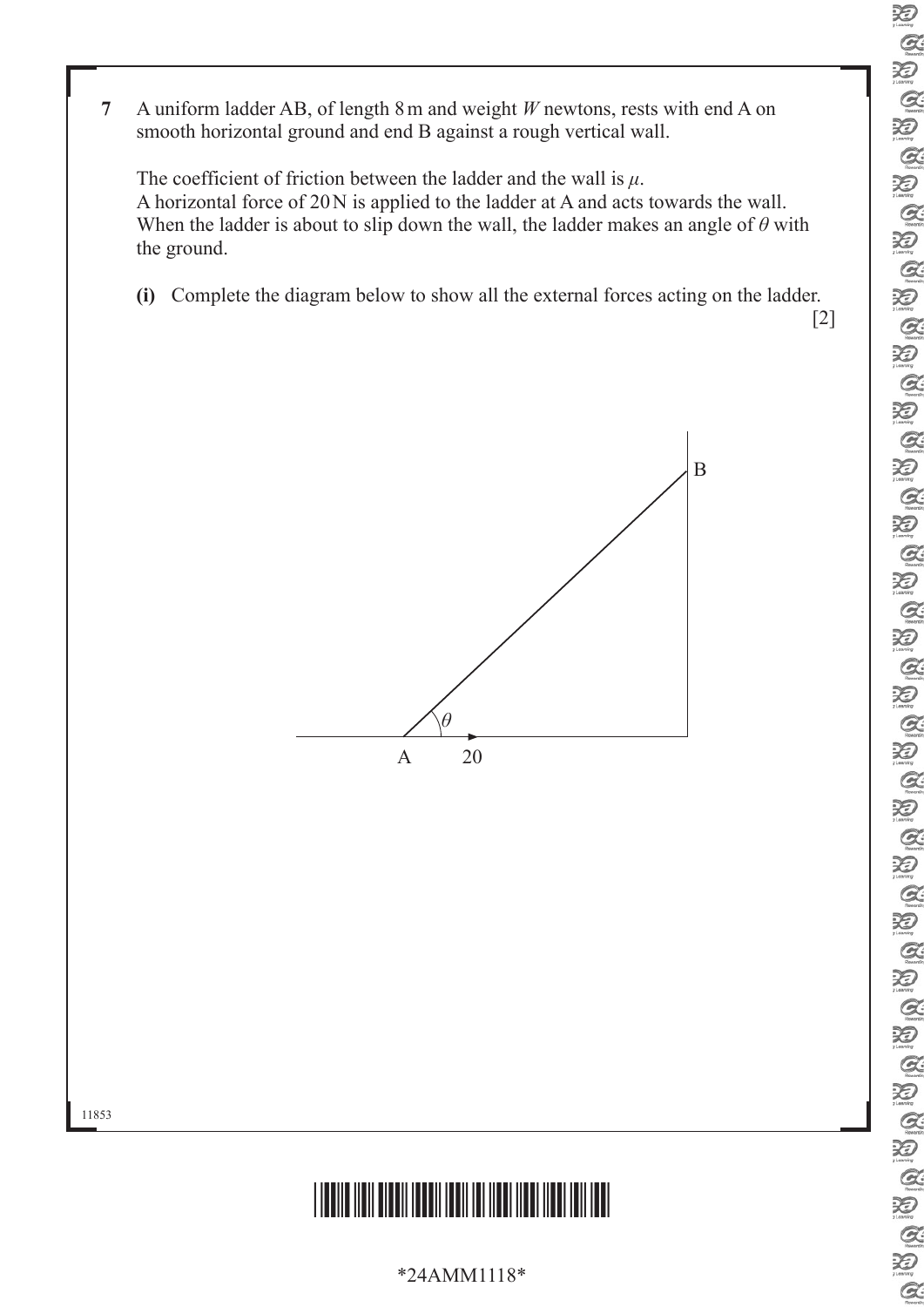| .          |  |  |
|------------|--|--|
|            |  |  |
|            |  |  |
|            |  |  |
|            |  |  |
|            |  |  |
|            |  |  |
|            |  |  |
|            |  |  |
|            |  |  |
|            |  |  |
|            |  |  |
|            |  |  |
|            |  |  |
|            |  |  |
|            |  |  |
|            |  |  |
|            |  |  |
|            |  |  |
|            |  |  |
|            |  |  |
|            |  |  |
|            |  |  |
|            |  |  |
|            |  |  |
|            |  |  |
|            |  |  |
|            |  |  |
|            |  |  |
| [Turn over |  |  |

\*24AMM1119\*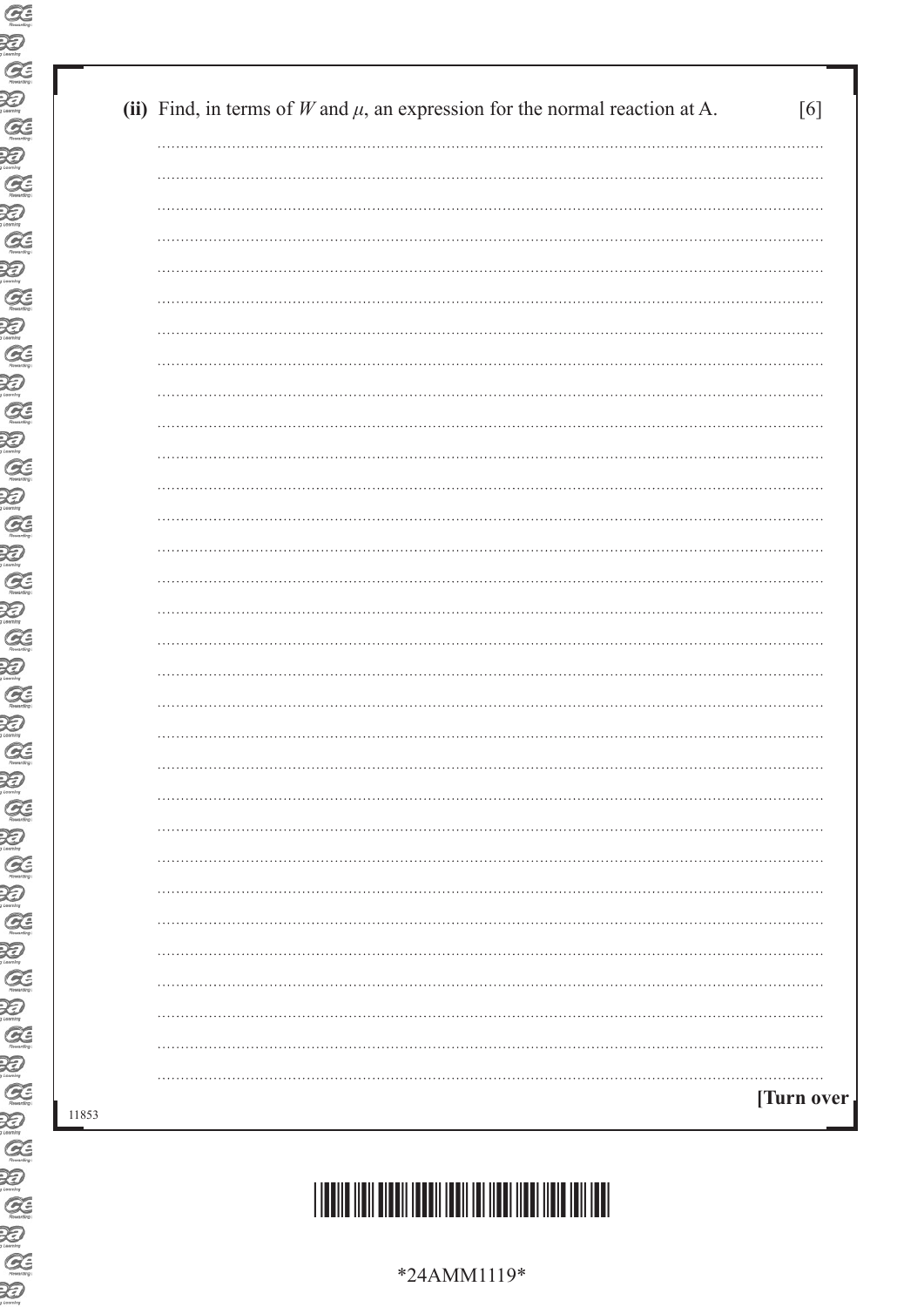| $\tan \theta = \frac{W}{40} - \mu$ |  |
|------------------------------------|--|
|                                    |  |
|                                    |  |
|                                    |  |
|                                    |  |
|                                    |  |
|                                    |  |
|                                    |  |
|                                    |  |
|                                    |  |
|                                    |  |
|                                    |  |
|                                    |  |
|                                    |  |
|                                    |  |
|                                    |  |
|                                    |  |
|                                    |  |
|                                    |  |
|                                    |  |
|                                    |  |
|                                    |  |
|                                    |  |
|                                    |  |

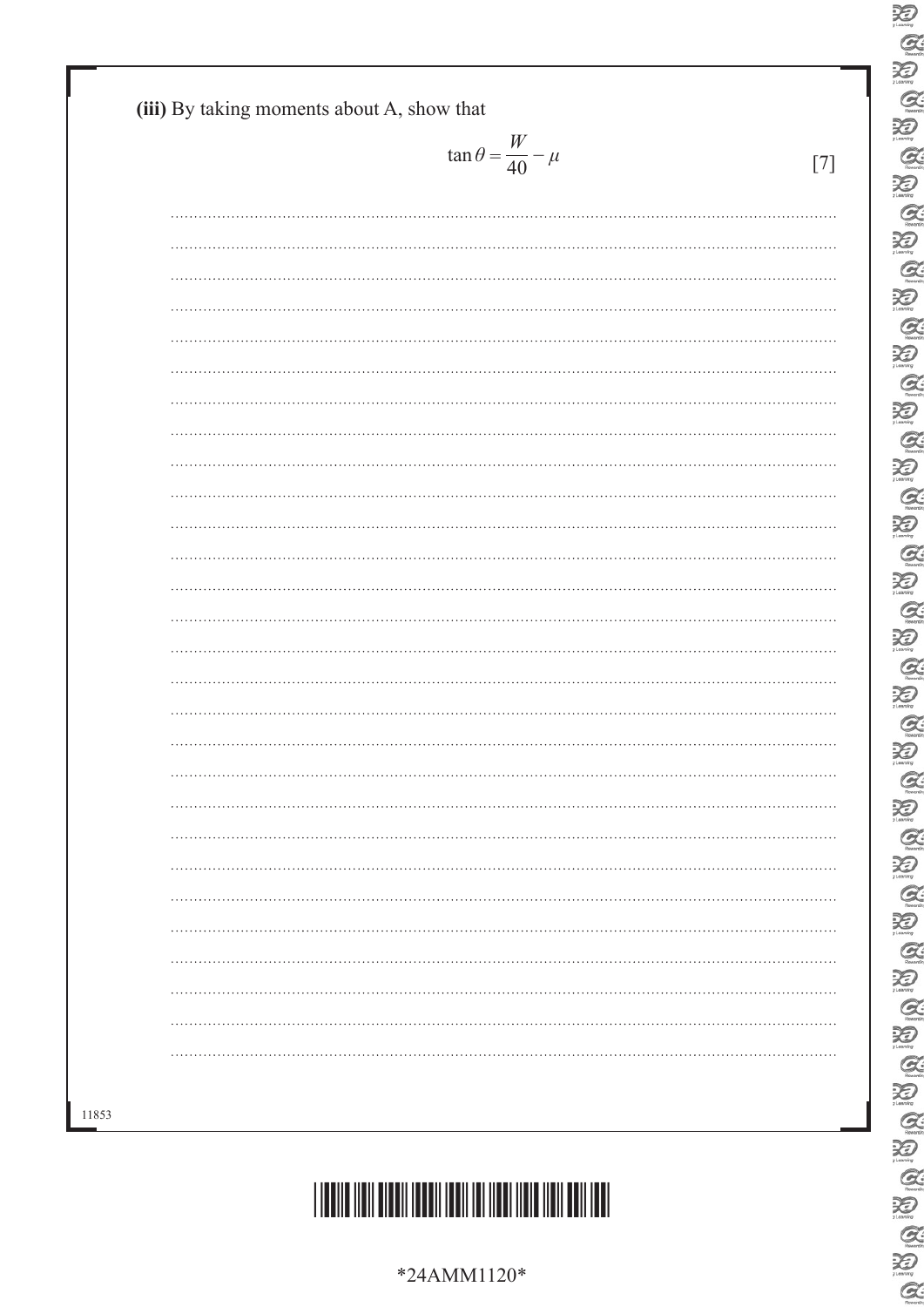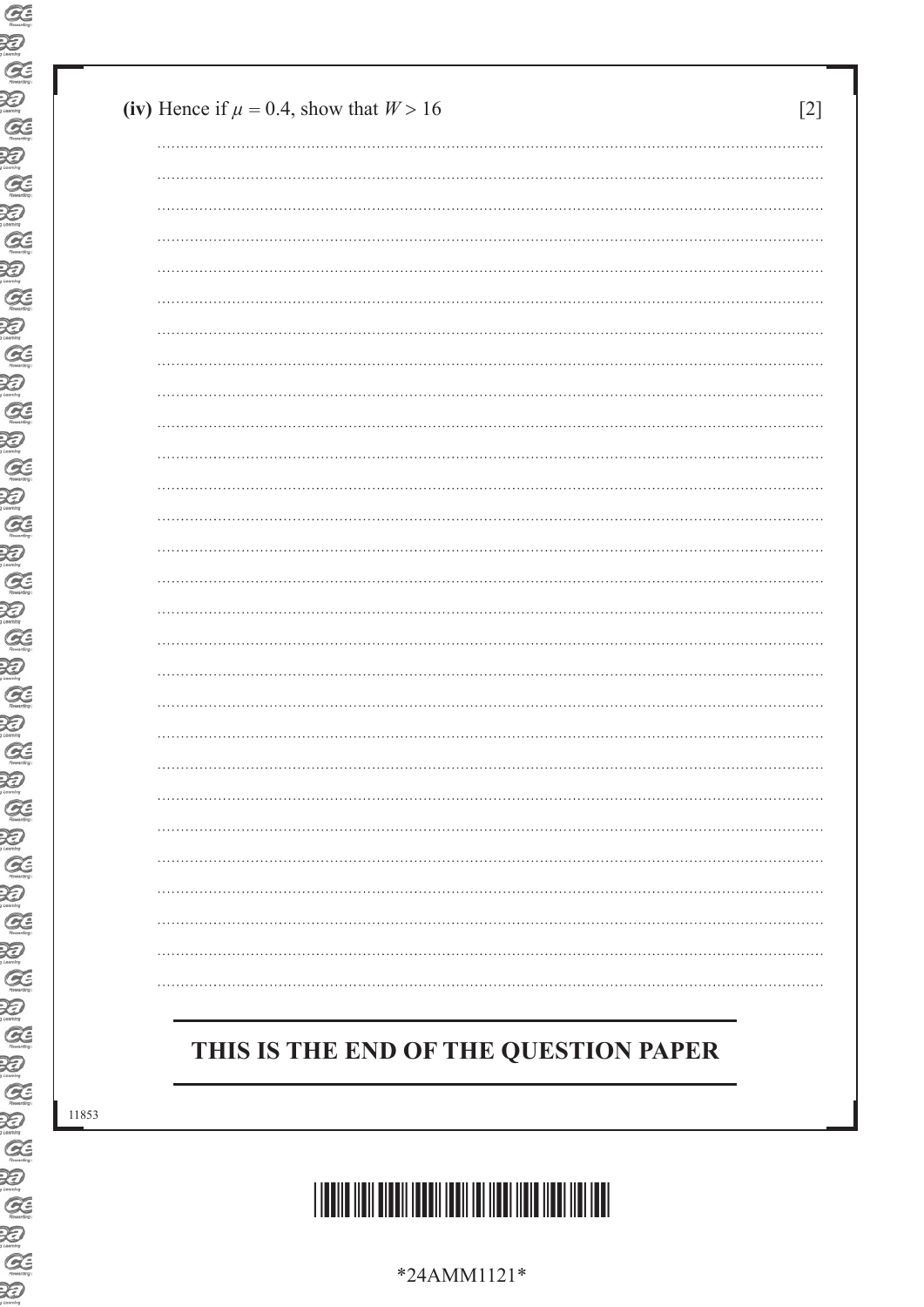# **BLANK PAGE**

# **DO NOT WRITE ON THIS PAGE**



\*24AMM1122\*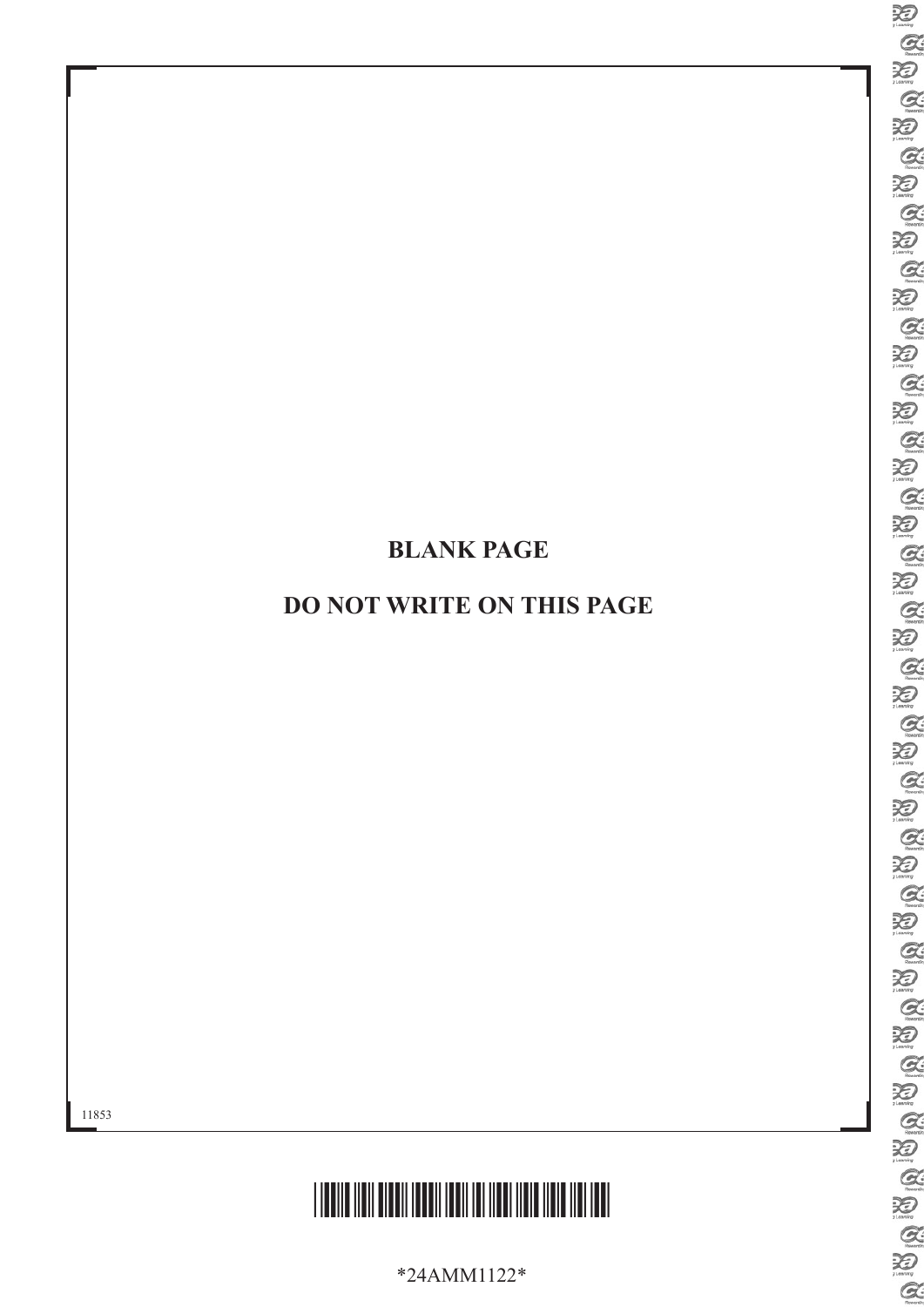# **BLANK PAGE**

### **DO NOT WRITE ON THIS PAGE**

11853



\*24AMM1123\*